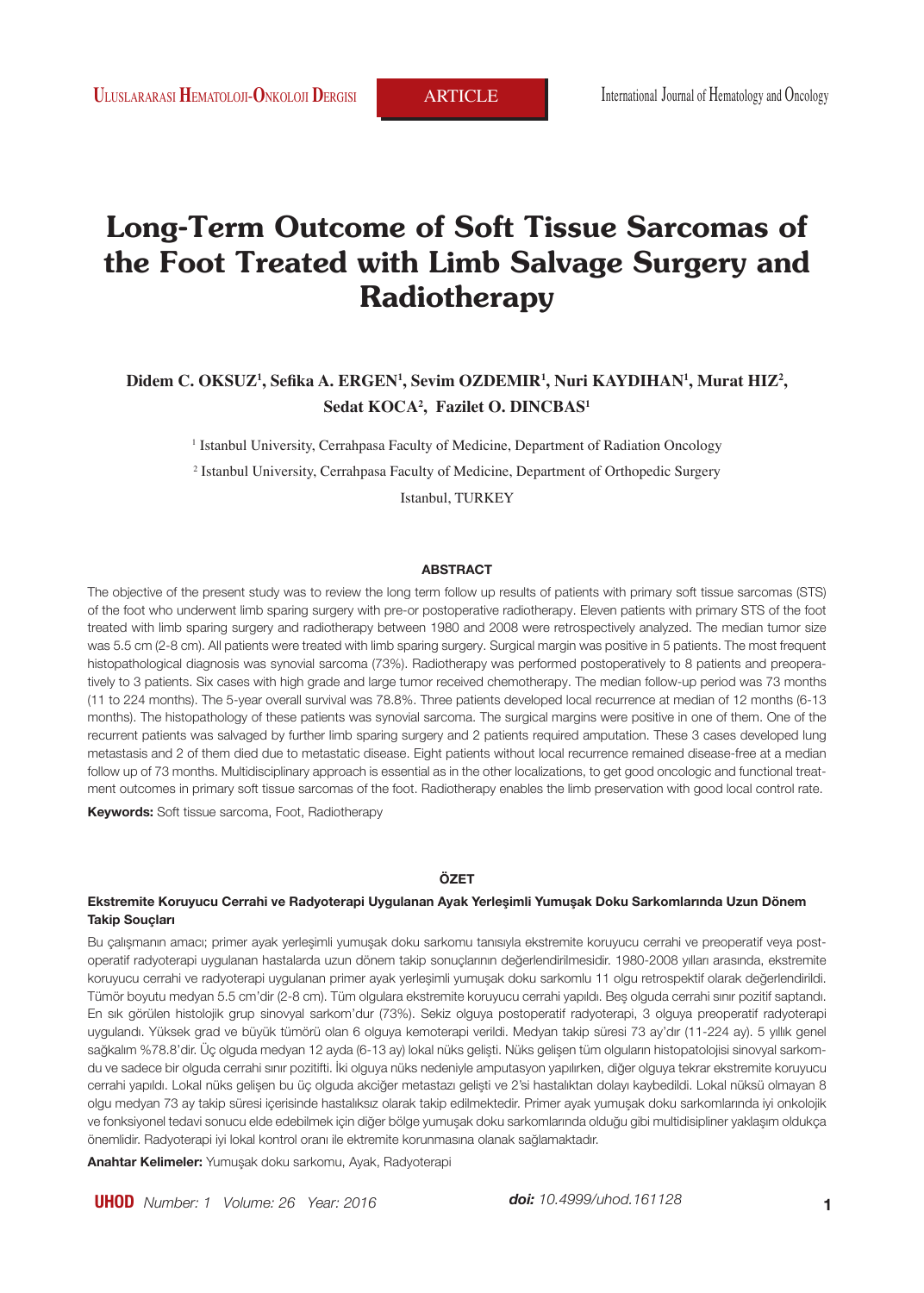# International Journal of Hematology and Oncology

# **INTRODUCTION**

Soft tissue sarcomas (STS) are a heterogeneous group of rare malignancies representing less than 1% of adult malignancies and malignant foot STS account for approximately 2% to 5% of all cases.<sup>1,2</sup> STS of the foot are frequently indolent and small, and early presentation of the symptoms are typical while there is limited area for the tumor expansion due to the anatomy of the foot.<sup>3,4</sup> The malignant potential of a tumor has often been underestimated since 70-84% of the soft tissue lesions of the foot are benign.5,6 This leads to unplanned excisions without proper imaging and staging. It has been shown that an unplanned excision or late diagnosis of malign STS has been correlated with worse outcome.<sup>7,8</sup>

The therapeutic approach and outcomes for this rare disease are not well established. The aim in the treatment of STS of the foot is maximizing local control and survival by means of the preservation of the optimal foot and joint function as well. However, for most of the patients limb sparing resection is not feasible due to the difficulty in achieving adequate margins, the lack of anatomic compartmentalization and the limitation of surgery for recurrence.9-12 Therefore, surgical management for foot STS is generally amputation while it is very difficult for patients and families to accept. Limb preservation management with combined surgery and radiotherapy is an alternative treatment approach to amputation.12-15 There has been few series focused on STS of the foot and evaluated the results of limb preservation surgery with radiotherapy.10,12,16-18

The objective of the present study was to review the long term follow up results of primary STS of the foot who underwent limb sparing surgery and preoperative or postoperative radiotherapy in our institute.

# **PATIENTS AND METHODS**

We performed a retrospective review of 11 patients with primary STS of the foot treated with limb sparing surgery and preoperative or postoperative radiotherapy between 1980 and 2008, at a musculoskeletal tumor referral center. Patients with dermatofibrosarcoma protuberans, rhabdomyosarcoma, desmoid tumors and patients with distant metastases at the initial presentation were not included in the analysis. Our institutional board was informed before the analysis and the analysis was conducted in accordance with the principles of the Declaration of Helsinki and the rules of Good Clinical Practice. National rules do not require obtaining ethical committee approvals for retrospective studies.

All pathological diagnosis and evaluation of surgical margins were reviewed by our institutional musculoskeletal pathologists. Initial patient work-up included physical examination, routine blood counts, blood chemistry profile including renal and hepatic function tests, radiographs and magnetic resonance imaging of the distal lower extremity, chest radiography and/or chest computed tomography.

The tumor locations included dorsum of the foot in 8 cases and plantar aspect of the foot in 3 patients. The median tumor size was 5.5 cm (range 2 to 8 cm). The most frequent histopathologic diagnosis was synovial sarcoma in 8 cases (73%). The histopathologic differentiation of the tumors were reported as grade I in 1, grade II in 2 and grade III in 8 patients. The characteristics of the patients and tumors are summarized in Table 1. Five patients had wide local excision and 6 had marginal resection. Surgical margins were negative in 6 patients and positive in five. Soft-tissue coverage was performed with free flap soft-tissue transfer in 3 patients.

Patients with large, high grade tumors were more likely to receive preoperative radiotherapy. Adjuvant external beam radiation therapy was performed at least 3 weeks after resection, when surgical wound healing had existed. Patients were immobilized with an alpha cradle or a wooden box with rice. Five patients were treated with conventional 2D technique. Lateral or anteroposterior parallel-opposed or oblique fields were generally used. Six patients were irradiated with 3D conformal planning. The clinical target volume was created by giving a longitudinal margin of 3 cm and radial margin of 1.5 cm to the gross tumor volume or tumor bed if there is enough space. The size of the clinical target volume was determined individually according to the preoperative radiological data, surgical report, pathological data and the size of the scar. Surgical drain and incision sites were included within the initial treatment volume. In patients warranting postoperative radiotherapy, the treatment boost volume was constructed using a shrinking field technique after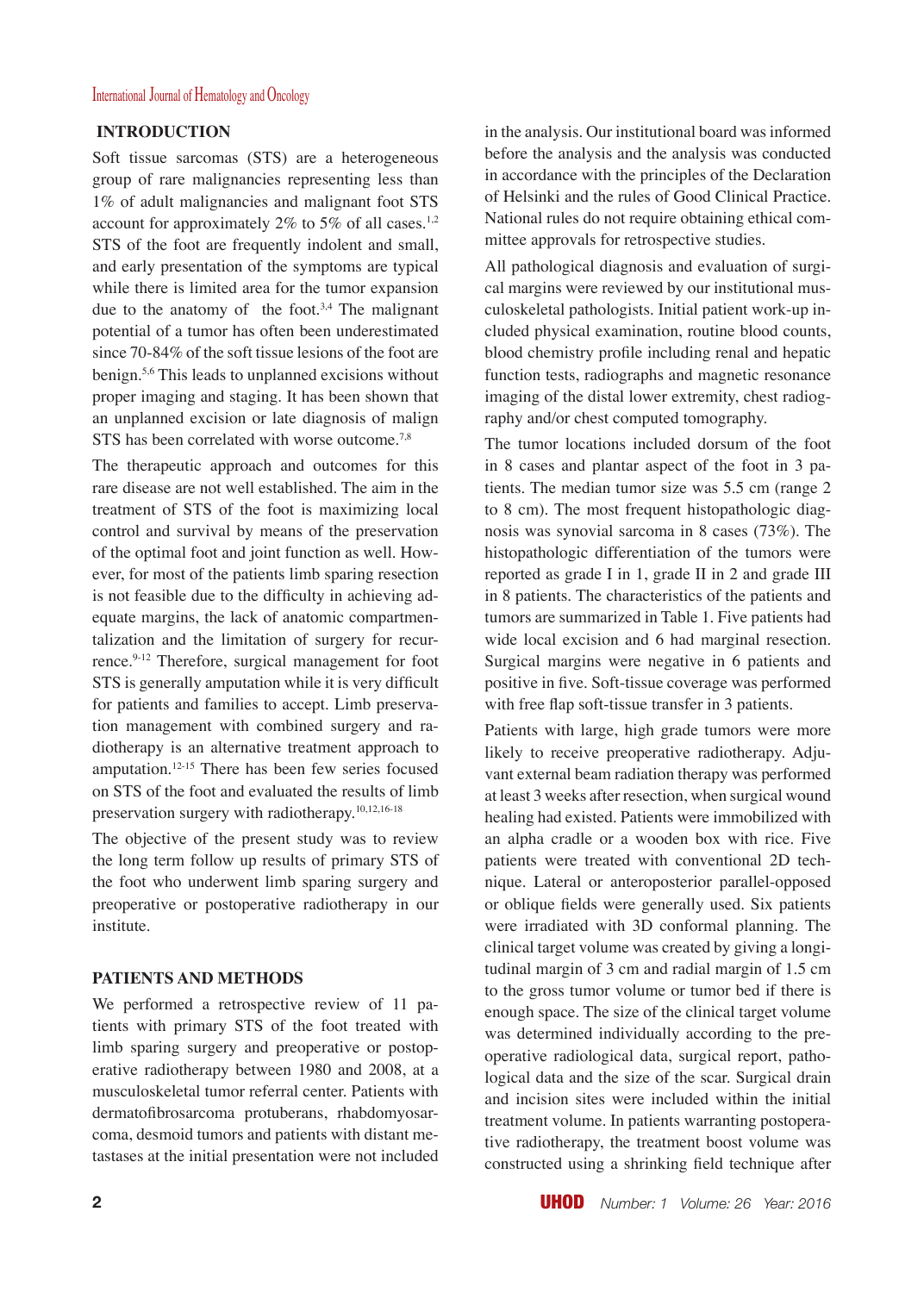| the treatment details      |                           |               |  |  |  |
|----------------------------|---------------------------|---------------|--|--|--|
| <b>Characteristics</b>     | <b>Number of patients</b> | $\frac{0}{0}$ |  |  |  |
| Gender                     |                           |               |  |  |  |
| Female                     | 3                         | 27            |  |  |  |
| Male                       | 8                         | 73            |  |  |  |
| Tumor localization         |                           |               |  |  |  |
| Plantar                    | 3                         | 27            |  |  |  |
| Dorsal                     | 8                         | 73            |  |  |  |
| Surgery type               |                           |               |  |  |  |
| Marginal resection         | 6                         | 54            |  |  |  |
| Wide local excision        | 5                         | 46            |  |  |  |
| Surgical margin            |                           |               |  |  |  |
| Positive                   | 5                         | 46            |  |  |  |
| Negative                   | 6                         | 54            |  |  |  |
| Histopathologic subtype    |                           |               |  |  |  |
| Synovial sarcoma           | 8                         | 73            |  |  |  |
| Pleomorphic sarcoma        | $\mathbf{1}$              | 9             |  |  |  |
| Malignant peripheral nerve | 1                         | 9             |  |  |  |
| sheath tumor               |                           |               |  |  |  |
| Chondrosarcoma             | 1                         | 9             |  |  |  |
| Radiotherapy               |                           |               |  |  |  |
| Preoperative               | 3                         | 27            |  |  |  |
| Postoperative              | 8                         | 73            |  |  |  |
| Chemotherapy               |                           |               |  |  |  |
| Preoperative               | $\overline{2}$            | 18            |  |  |  |
| Postoperative              | 3                         | 27            |  |  |  |
| Concomitant                | 1                         | $\Theta$      |  |  |  |

**Table 1.** The characteristics of the patients and the tumor and

46-50 Gy. The boost volume was created by giving 2 cm margin in longitudinal plane and 1.5 cm radially to tumor bed. Irradiation of the entire circumference of the foot was avoided, a strip of normal tissue was spared along the length of the foot, and the ankle joint, achilles tendon were not included in the high dose volume whenever possible. We used rice or paraffin bolus on the surgical scar to build up skin dose when needed.

Radiotherapy was delivered with Co60 machine or 4-6 MV linear accelerators. Radiotherapy was implemented preoperatively to 3 patients with a dose of 46 Gy in 23 fractions over 4.5 weeks and postoperatively to 8 patients with a dose of 60-66 Gy in 30-33 fractions over 6-6.5 weeks. One patient with positive surgical margin treated with brachytherapy to a dose of 13.5 Gy in 7 fractions in addition to preoperative external beam radiotherapy. Six cases (54.5%) with high grade and large tumor received chemotherapy consisting of doxorubicin 75 mg/m2 on D1, ifosfamide with mesna 2  $g/m^2$  on D1-3 every3 weeks. Treatment details can be seen in Table 1. All patients were followed by physical examination, every 3 months until 2 years after surgery and every 6 months up to the fifth year. Magnetic resonance imaging of the primary site and thorax computed tomography and serum chemistry panel were repeated every 6-12 months. Further investigations were performed only when clinically indicated. Survival analysis was performed using the Kaplan-Meier method using the time of initiation of treatment as the starting point. Long-rank tests were used to assess for significance of differences between curves.

# **RESULTS**

There were 8 male and 3 female patients with a median age of 42 years (range, 26 to 71). Two patients had been operated elsewhere previously and referred us after local recurrence. Nine patients did not receive any treatment before. The median follow-up period was 73 months (range, 11 to 224). Three of 11 patients developed local recurrence at median of 12 (range, 6 to 13) months, resulting in a 5-year local control rate of 71%.

The first patient who had a local recurrence was treated with chemoradiotherapy after the marginal resection of tumor. He had an infield recurrence 12 months after therapy. Despite subsequent salvage below knee amputation, lung metastasis was observed in 20th months of follow-up. He was treated with chemotherapy. But, he died due to the progression of lung metastases. Second patient had been referred to our clinic due to recurrent sarcoma following the unplanned excision. The marginal excision of the tumor located on the dorsum of the foot and adjuvant radiochemotherapy were performed. He had an outfield recurrence after 6 months. The new lesion was on the plantar aspect of the foot and treated with salvage surgery with postoperative radiotherapy and chemotherapy. But, 19 months later he had another local recurrence and amputation below the knee was performed. Unfortunately, he experienced local recurrence in the stump and the lung metastasis in 57th month of follow up. Amputation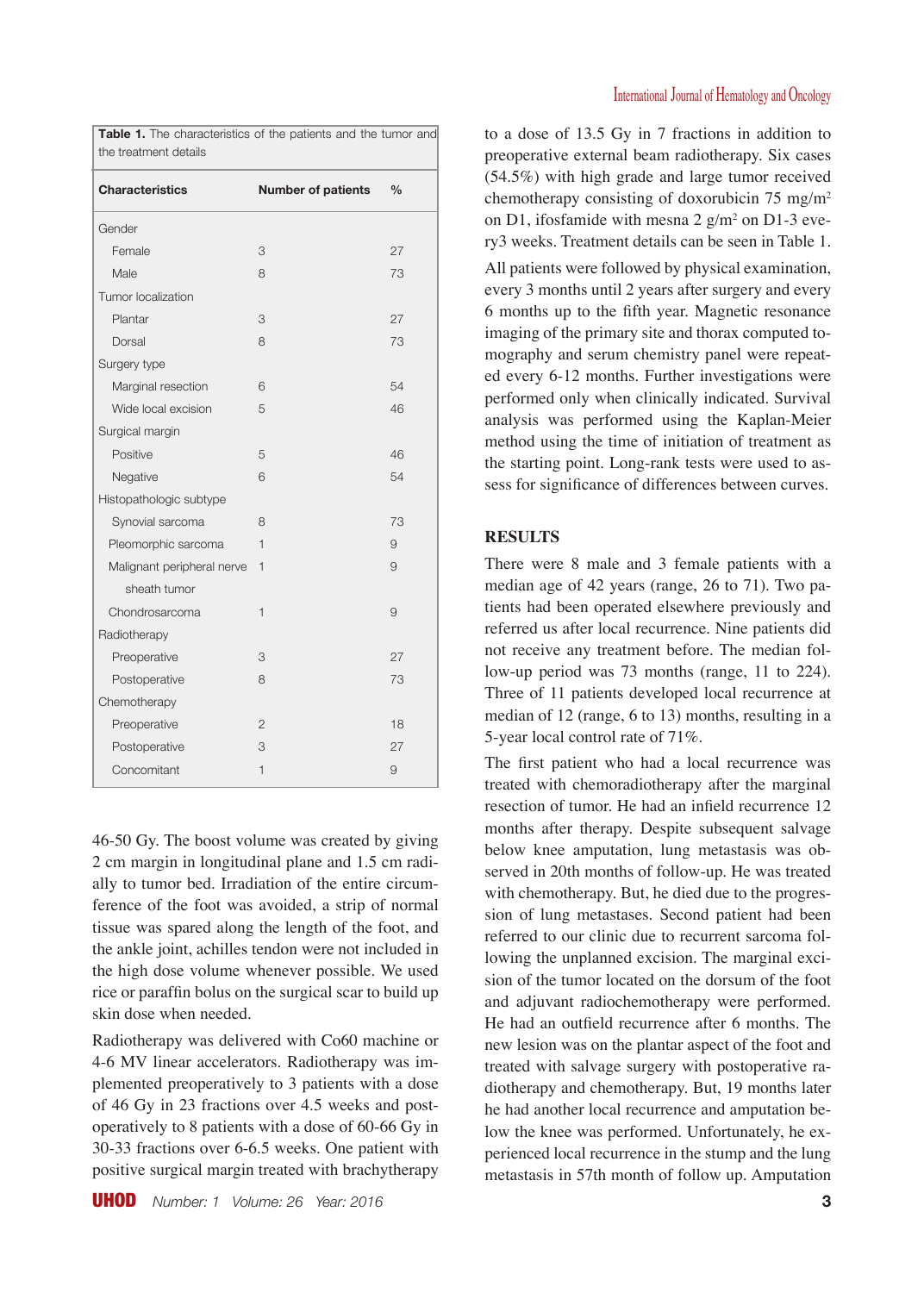# International Journal of Hematology and Oncology

| <b>Table 2.</b> Characteristics of the 3 cases with recurrence |                    |                                                                                                                                                                                                                          |                        |  |  |
|----------------------------------------------------------------|--------------------|--------------------------------------------------------------------------------------------------------------------------------------------------------------------------------------------------------------------------|------------------------|--|--|
|                                                                | Case 1             | Case 2                                                                                                                                                                                                                   | Case 3                 |  |  |
| Age                                                            | 57                 | 30                                                                                                                                                                                                                       | 38                     |  |  |
| Histology                                                      | Synovial           | Synovial                                                                                                                                                                                                                 | Synovial               |  |  |
| Primer Surgery                                                 | Marginal resection | Wide local excision                                                                                                                                                                                                      | Marginal resection     |  |  |
| Surgical margin                                                | $(-)$              | $(-)$                                                                                                                                                                                                                    | $(+)$                  |  |  |
| Chemotherapy                                                   | $(+)$              | $(+)$                                                                                                                                                                                                                    | $(-)$                  |  |  |
| Radiotherapy dose                                              | 64 Gy              | 64 Gv                                                                                                                                                                                                                    | 66 Gv                  |  |  |
| Local recurrence location                                      | In treatment field | Out of treatment field                                                                                                                                                                                                   | Out of treatment field |  |  |
| Local recurrence time (month)                                  | 12                 | 6/25/57/72                                                                                                                                                                                                               | 13                     |  |  |
| Treatment of local recurrence                                  | Amputation         | 1st recurrence: Wide local<br>excision+postoperative<br>radiotherapy&chemotherapy<br>2nd recurrence: Amputation<br>below knee<br>3rd recurrence: Amputation<br>above knee + Chemotherapy<br>4th recurrence: Radiotherapy | Limp sparing surgery   |  |  |
| Lung metastasis (month)                                        | 20                 | 57                                                                                                                                                                                                                       | 30                     |  |  |
| Outcome                                                        | Died of disease    | Alive with disease                                                                                                                                                                                                       | Died of disease        |  |  |

above the knee was performed. Fifteen months later, he developed a new recurrence in his stump that has been controlled with radiotherapy. Now, he is alive with disease during a follow-up 79 months and he is receiving chemotherapy. The third case was referred to our clinic after marginal resection with positive surgical margin. He had an out of field relapse in the soft tissue of the right tibia and inguinal lymph node metastases, 13 months after postoperative radiotherapy. He underwent a limb sparing surgery. Eventually, he had a lung metastasis in 30th month and died of his disease despite the chemotherapy. The details of the patients with recurrence can be seen in Table 2.

The overall 5-year survival rate of all patients was 78.8%. Out of the 11 patients in the cohort, 1 patient was alive with disease and 2 patients died of their disease at the time of evaluation. Eight (72.7%) patients without local recurrence remained diseasefree at a median follow-up of 73 months.

On univariate analysis tumor size, histopathologic subtype, surgical margin status, type of surgery did not significantly affect local control, disease-free and overall survival rates. The 5-year disease-free survival and overall survival rates were significantly worse for patients with local recurrence, respectively ( $p= 0.001$  and  $p= 0.021$ ). Table 3 shows the results of univariate analysis of prognostic factors that might influence 5-year local control, diseasefree and overall survival rates. Multivariate analysis has not been performed in the current study due to the small number of patients.

Hyperpigmentation and wet desquamation were the most commonly seen acute toxicity during the radiotherapy. Two patients whose tumor was located in plantar region required treatment interruption due to acute skin reaction. Three patients had delayed wound healing. One patient experienced postoperative wound infection, and this patient was required amputation of toe. Two patients had chronic edema and four patients had fibrosis that cause decrease range of motion. The patients without local recurrence were ambulatory with or without external support, and they were satisfied with the foot function.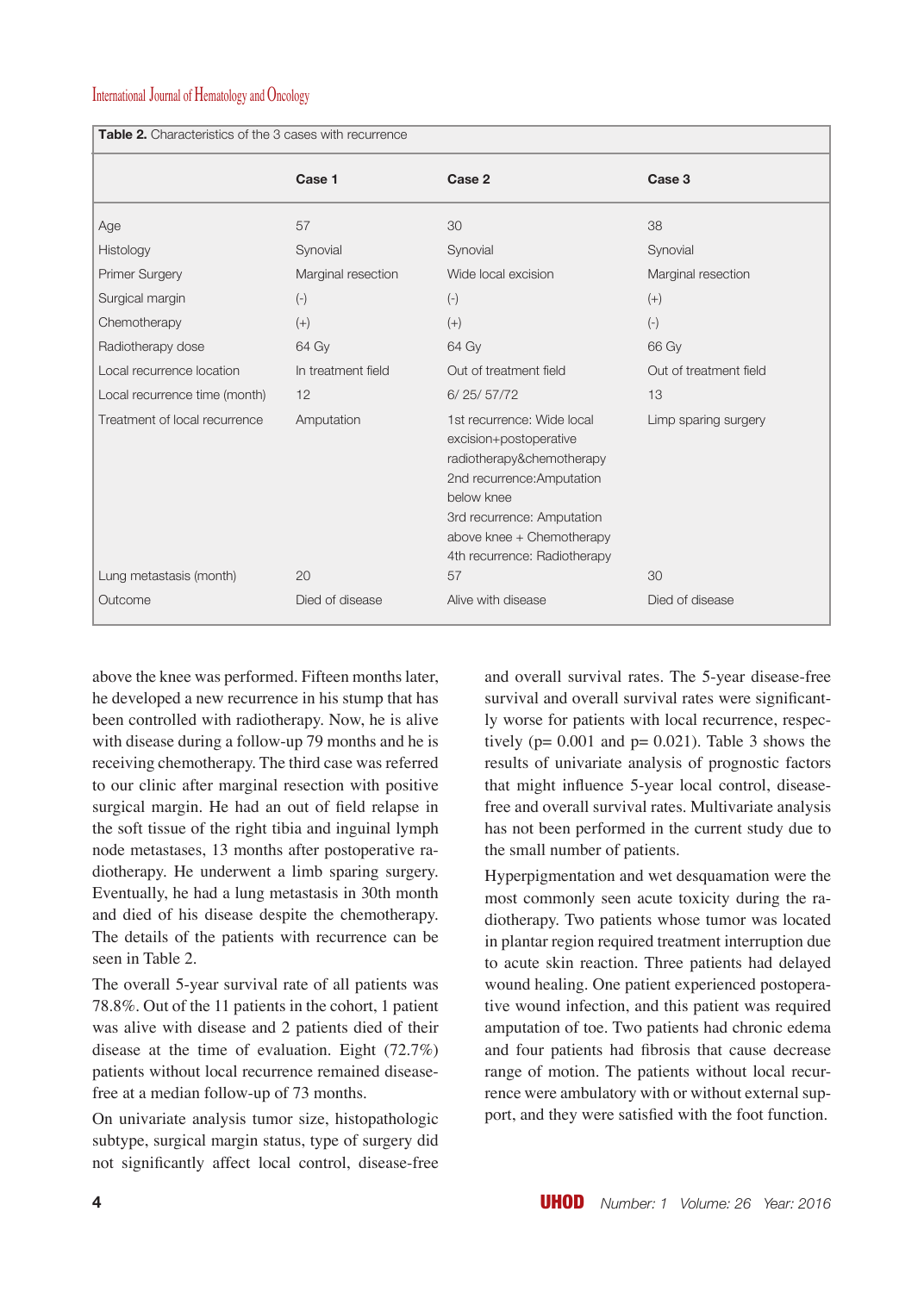**Local Control Disease Free Survival Overall Survival N 5 years (%) P 5 years (%) p 5 years (%) p** Tumor size  $≤ 5 cm$  5 80 0.84 80 0.84 100 0.26 > 5 cm 6 67 67 67 Histopathologic subtype Synovial sarcoma 8 63 0.31 63 0.31 72 0.44 Others 3 100 100 100 100 100 Resection margin status Negative 6 80 0.46 80 0.46 80 0.46 80 0.72 Positive 3 63 63 63 63 75 Surgery type Marginal resection  $6000.64$  60 0.64 60 0.15 Wide local excision  $5$  80 80 80 80 80 80 100 Local recurrence (+) 3 0 0.001 33 0.021 (-) 8 100 100

Table 3. Univariate analysis for local control, disease free survival and overall survival rates

## **DISCUSSION**

The management and outcomes of primary STS of the foot have not been extensively studied while STS of foot were usually reported together with the bone sarcomas, metastatic tumors or benign tumors and STS of the hands or ankle in the analysis.1,6,7,14,15,19,20 Additionally, few reports did not describe the oncologic outcomes of STS of the foot.<sup>6</sup> So, it is difficult to compare the studies and describe the prognostic factors and to get optimal therapeutic approach. General principles of limb sparing treatment approach for extremity sarcomas can be adapted to the foot STS. Functional limb conservation may maintain physical, psychological, and social benefits.9,12,13 However, it is difficult to obtain wide resection margins for the foot tumors which increase the risk of both local recurrence and distant metastases. In addition to this, irradiation of the foot is challenging especially due to poor radiation tolerance of the skin of the sole. It is also difficult to manage local recurrences with re-resection with wide margins for limb preservation. Therefore, the amputation is applied more for the foot STS other than the STS of the extremities.

According to the treatment protocol of our institution, radiotherapy has been performed to patients with close or positive margins, high grade and/or inoperable for limb sparing surgery due to the advanced tumor or who did not accepted amputation. Radiotherapy can control the residual microscopic disease, and the local recurrence rate has been reported to be below 10% when combined with postoperative radiotherapy.13,14,21 Good local control with sparing of limb function using the combined therapeutic approach in the sarcoma of foot has been demonstrated.3,8,10,22

In the literature, local recurrence rate was 10-14% for STS of the foot.<sup>7,11,13</sup> Temple et al and Kozawa et al. reported worse outcomes in patients undergoing amputations compared to patients having limb sparing surgery.11,23 However, the other studies did not show any significant difference. Salipas et al. analyzed 33 patients with primary STS of the foot and ankle and 19 (42.4%) of the patients were treated by amputation while only 2 of them had a local recurrence.24 Azevedo et al. reported high amputation rate (44%) with good local control and only 4 out of 15 STS patients received radiotherapy in this study.20 Latt et al. reviewed the 16 patients with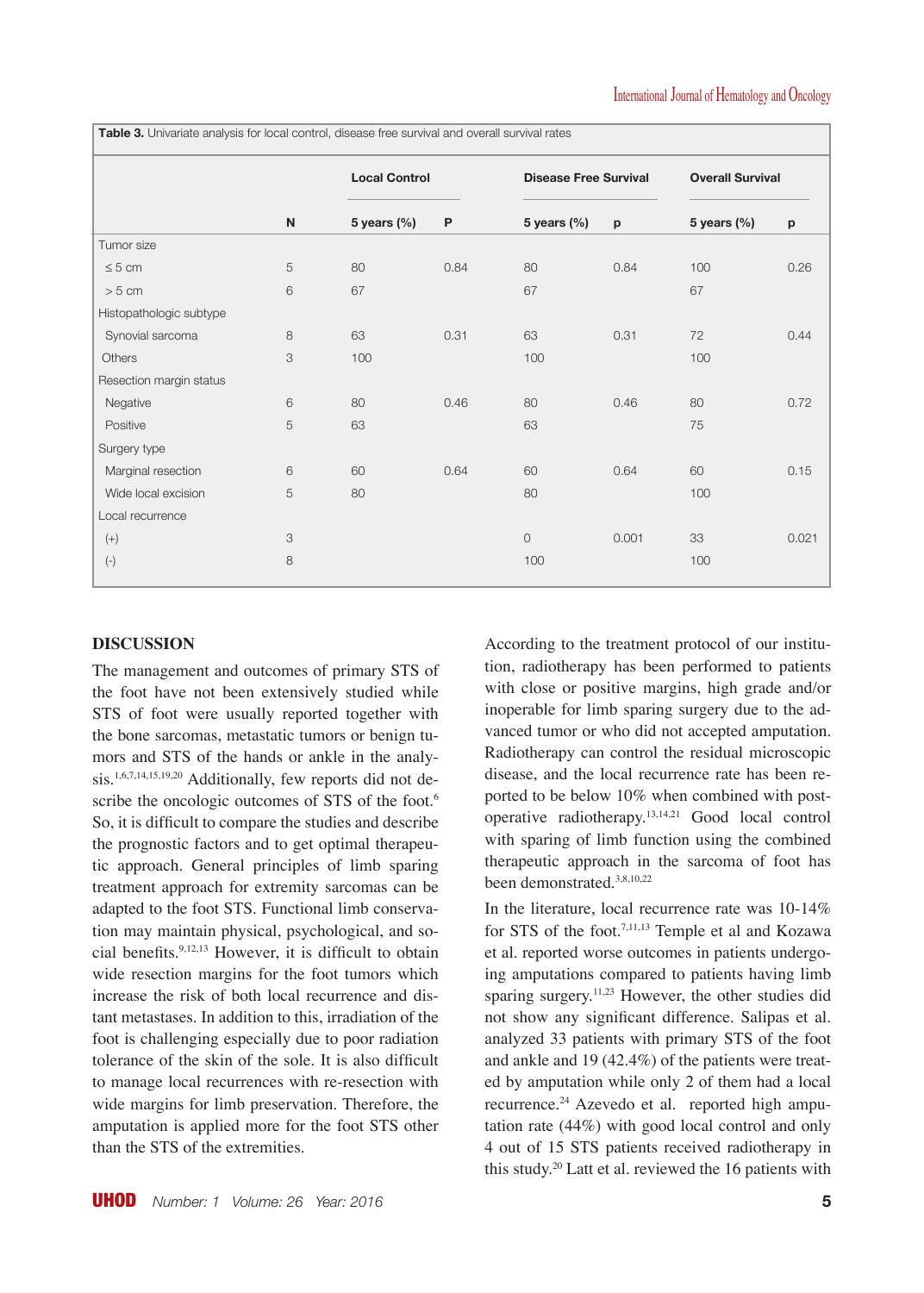**Table 4.** Results of the studies that evaluated the long-term outcomes of patients treated with limb sparing surgery and radiotherapy for STS of the foot

| <b>Authors</b>                                            | <b>Total number</b><br>of patients | <b>Number of patients</b><br>with STS of the foot | Local<br>recurrence | <b>Distant</b><br>metastasis | <b>Amputation</b> |  |  |
|-----------------------------------------------------------|------------------------------------|---------------------------------------------------|---------------------|------------------------------|-------------------|--|--|
| Talbert, et al. <sup>12</sup>                             | 78 (hand, wrist,<br>foot, ankle)   | 22                                                | 5                   | 4                            | 12                |  |  |
| Jyothirmayi, et al. <sup>10</sup>                         | 41 (hand & foot)                   | 23                                                | 9                   | 10                           | $\overline{2}$    |  |  |
| Cassidy, et al. <sup>18</sup>                             | 33 (hand, wrist,                   | 15 (foot&ankle)                                   |                     | 3                            |                   |  |  |
|                                                           | foot, ankle)                       |                                                   |                     |                              |                   |  |  |
| Schoenfeld, et al. <sup>17</sup>                          | 23 (hand & foot)                   | 11                                                |                     | $\overline{2}$               |                   |  |  |
| Bishop AJ, et al. <sup>16</sup>                           | 85 (hand &foot)                    | 47                                                | 5-year<br>LC: 86%   | 5-year<br><b>DMFS: 85%</b>   | 5 (hand&foot)     |  |  |
| Present study                                             | 11                                 | 11                                                | 3                   | 3                            | $\overline{2}$    |  |  |
| LC: Local control; DMFS: distant metastatic-free survival |                                    |                                                   |                     |                              |                   |  |  |

STS of the foot and noted 19% amputation rate.<sup>8</sup> Limb salvage surgery with pre-or postoperative radiotherapy was used in 70% of the patients, leading to a local recurrence rate of 15% with acceptable foot function.8 Ozger et al. reported 16 cases of malignant tumors of the foot and ankle and 9 of them were STS of the foot. Limb salvage surgery with pre or postoperative radiotherapy was performed to 6 patients and distant metastasis was detected in one patient after a mean 74.2 months of follow-up.15

The studies that evaluated the long-term outcomes of patients treated with limb sparing surgery and radiotherapy for STS of the foot demonstrated an excellent rates of local control and survival with good functional outcome (Table 4).16-18 However, in Jyothirmayi et al.'s series local relapse-free survival was high as 44%, compared to other studies.<sup>10</sup> The reason might be the high proportion of recurrent tumors in their series. This suggests the need for routine postoperative radiotherapy after the initial conservative surgery for foot sarcoma. Furthermore, they noted that most of the recurrences were within the volume suggesting the necessity of higher total doses of radiotherapy (>60 Gy) especially in patients with positive margins.

In the present study 5-year local control rate was modestly lower than the recent series. It might be due to the fact that most of our patients had unfavorable characteristics such as tumor size were ≥5cm in 64% cases and 73% of patients had high grade tumors. Nevertheless, we preserved the extremities of our patients at the first face and one of the 3 patients with local recurrence was salvaged by further limb sparing surgery. Besides, two out of three patients with a local relapse that was controlled with salvage treatments, died due to lung metastases. Overall systemic recurrence rate was 27.2% at a median time of 30 months. The 5-year survival rate of 78.8% in the present study was comparable with other studies.<sup>5,7,11,12</sup>

Few studies have analyzed the prognostic factors for foot sarcoma. Talbert et al. demonstrated that the larger tumor size was associated with worse disease free survival.12 It has been reported that unplanned excisions worsen the outcome and complicate the limb salvage treatment.<sup>7,8</sup> Local recurrence rate was reported to be higher in the patients with positive surgical margins compared to the patients with negative margins in the series of Kozawa et al.23 One of the largest series evaluating limb conserving surgery and radiotherapy in 85 patients with STS of foot and hand demonstrated that positive surgical margin status was adversely associated with local recurrence. But, this lost significance on multivariate analysis when adjusting for radiotherapy dose more than 64 Gy.<sup>16</sup>

In the present study, patients who had a local relapse had significantly worse disease-free survival

**6** UHOD *Number: 1 Volume: 26 Year: 2016*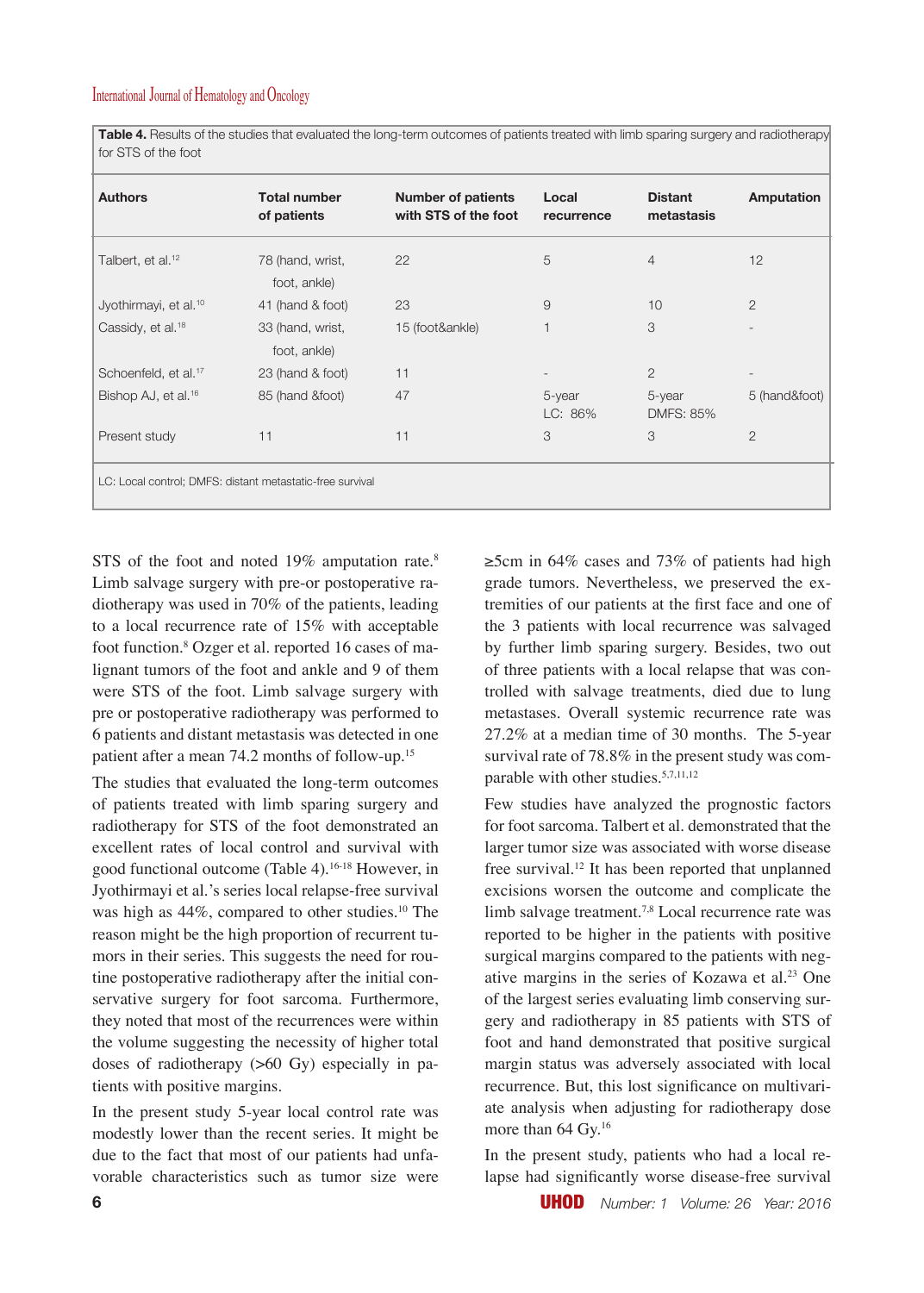and overall survival rates, similar to Bishop et al. study.16 However, we couldn't observe the significant effect of positive surgical resection margins and local recurrence was observed in only one out of the 5 patients with microscopically positive resection margin. This might be due to the effect of the high dose radiotherapy applied in our patients with positive surgical margin as Bishop et al. stated.16 In our study the common feature of the patients with recurrence was histopathology. The histopathology of all recurrent tumor was synovial sarcoma. Synovial sarcomas were reported to be the most frequent malignant histological type among the STS of the foot.6,7,9,15,20,23-26 Synovial sarcoma has poor prognosis due to the patterns of recurrence such as local invasion potential along the fascia, regional lymph node metastases and the distant metastases.22 In this study, even though there is a distinct difference of local control, disease-free and overall survival rates between patients with synovial histopathology and the patients with other histopathology, this difference was not statistically significant. Our patients with local recurrences were controlled with salvage treatments. But, 2 patients with this aggressive tumor pathology died due to metastasis. So, inherent tumor biology rather than the other factors may be more essential for metastases and more aggressive chemotherapy regimens are needed.

There are some limitations of this study. Firstly, this study is a retrospective review and is therefore susceptible to the limitations and biases of all retrospective studies. Secondly, although oncologic outcomes may be compromised with large size, surgical margin status, type of surgery, histopathologic subtype, it did not reach to a statistical significance due to the small number of patients that is mostly attributed to the rarity of primary STS of the foot. Beside these limitations, the present study is a homogenous series of patients with primary STS of foot from single institution. Dermatofibrosarcoma protuberans, rhabdomyosarcoma, desmoid tumors, Ewing sarcoma, osteosarcoma that were included in other studies were excluded in our study. Also, our study focused exclusively on long term outcomes of extremity sparing treatment approach for the patients with primary STS of foot, treated with pre-orpostoperative radiotherapy, that gives a chance for preserving the foot.

In conclusion, amputation is still the most commonly used treatment option for the foot STS. However the physiological and social effects cannot be ignored and some of the patients do not accept such a radical surgery. Although the anatomy of the foot limits wide excisions radiotherapy may improve the local control rates in this situation and enables the limb preservation. Therefore, an experienced multidisciplinary evaluation and treatment combinations are needed as in other regional STS to get good oncologic and functional treatment outcomes in STS of the foot.

## *Acknowledgements*

This study was presented in part at the 28th Annual Meeting of the European Musculo-Skeletal Oncology Society, Athens, Greece, April 29th-May 1st, 2015.

#### **REFERENCES**

- 1. Chou LB, Ho YY, Malawer MM. Tumors of the foot and ankle: experience with 153 cases. Foot Ankle Int 30: 836-841, 2009.
- 2. Bakotik BW, Borkowski P. Primary soft-tissue neoplasms of the foot: the clinicopathologic features of 401 cases. J Foot Ankle Surg 40: 28-35, 2001.
- 3. Kirby EJ, Shereff MJ, Lewis MM. Soft-tissue tumors and tumor like lesions of the foot. An analysis of eighty-three cases. J Bone Joint Surg Am. 71: 621-626, 1989.
- 4. Walling AK, Gasser SI. Soft-tissue and bone tumors about the foot and ankle. Clin Sports Med. 13: 909-38, 1994.
- 5. Zeytoonjian T, Mankin HJ, Gebhardt MC, Hornicek FJ. Distal lower extremity sarcomas: frequency of occurrence and patient survival rate. Foot Ankle Int 25: 325-330, 2004
- 6. Ruggieri P, Angelini A, Jorge FD, et al. Review of foot tumors seen in a university tumor institute. J Foot Ankle Surg 53: 282-285, 2014.
- 7. Thacker MM, Potter BK, Pitcher JD, Temple HT. Soft tissue sarcomas of the foot and ankle: impact of unplanned excision, limb salvage, and multimodality therapy. Foot Ankle Int 29: 690-698, 2008.
- 8. Latt LD, Turcotte RE, Isler MH, Wong C. Case series. Soft tissue sarcoma of the foot. Can J Surg 53: 424-431, 2010.
- 9. Chou LB, Malawer MM. Analysis of surgical treatment of 33 foot and ankle tumors. Foot Ankle Int 15: 175-181, 1994.
- 10. Jyothirmayi R, Sittampalam Y, Harmer C. Soft tissue sarcoma of the hand or foot: conservative surgery and radiotherapy. Sarcoma 3: 17- 24, 1999.